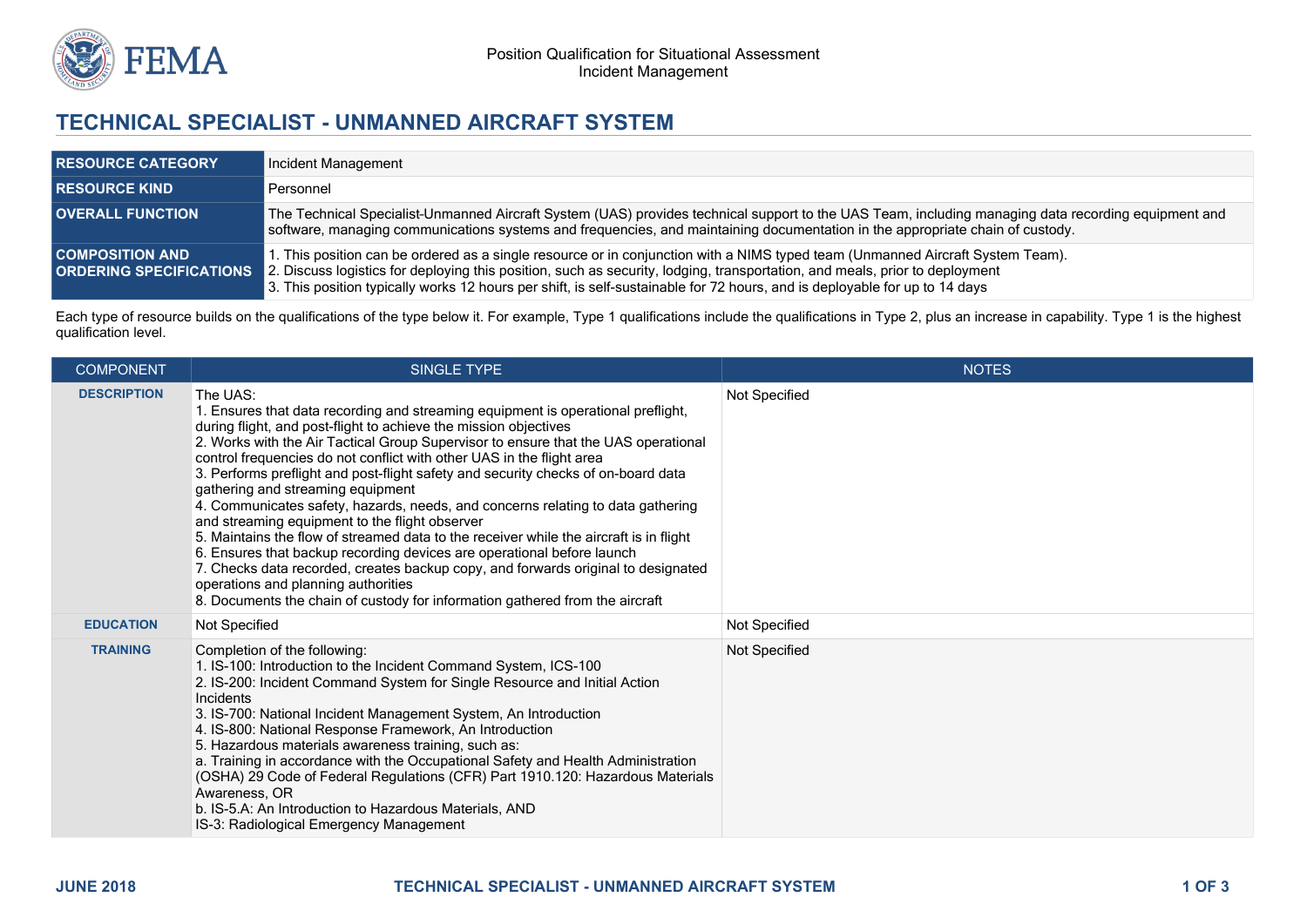

| <b>COMPONENT</b>                                                                            | SINGLE TYPE                                                                                                                                                                                                  | <b>NOTES</b>                                                        |
|---------------------------------------------------------------------------------------------|--------------------------------------------------------------------------------------------------------------------------------------------------------------------------------------------------------------|---------------------------------------------------------------------|
| <b>EXPERIENCE</b>                                                                           | Knowledge:<br>Competency with remote sensing technologies such as photogrammetry, live video,<br>lidar, and thermal imaging                                                                                  | The AHJ may accept documentation of equivalent military experience. |
|                                                                                             | Experience:<br>Provides Authority Having Jurisdiction (AHJ) with documentation of successful<br>participation in a drill, functional or full-scale exercise, or actual incident within the<br>past two years |                                                                     |
| <b>PHYSICAL/MEDICAL</b><br><b>FITNESS</b>                                                   | Performs duties under moderate circumstances characterized by working<br>consecutive 12-hour days under physical and emotional stress for sustained periods<br>of time                                       | Not Specified                                                       |
| <b>CURRENCY</b>                                                                             | Functions in this position during an operational incident, exercise, drill, or simulation<br>at least once every two years                                                                                   | Not Specified                                                       |
| <b>PROFESSIONAL AND</b><br><b>TECHNICAL</b><br><b>LICENSES AND</b><br><b>CERTIFICATIONS</b> | Not Specified                                                                                                                                                                                                | Not Specified                                                       |